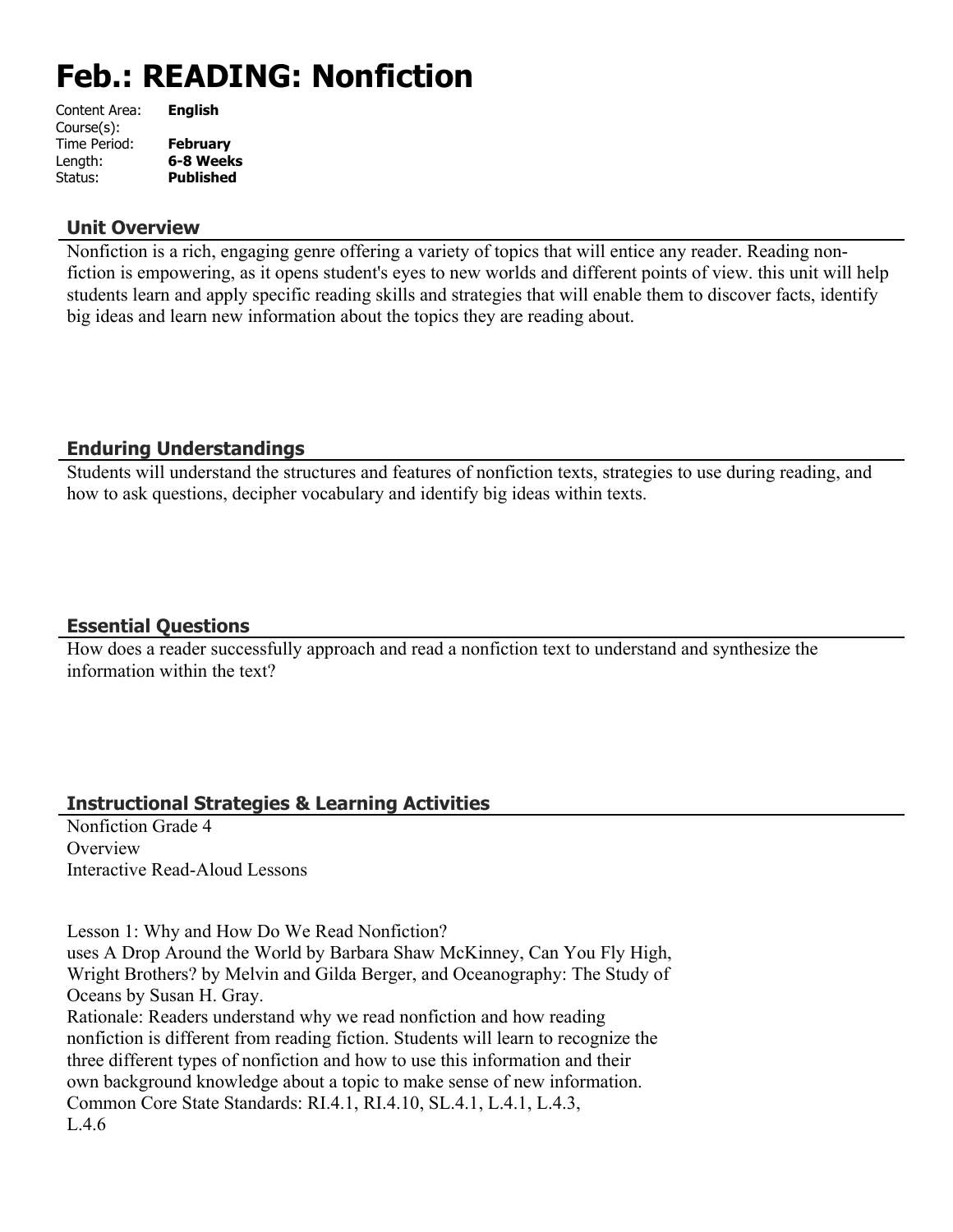Skills and Strategies: Using Schema, Text and Genre Features/Structure, Speaking to Communicate, Listening and Responding, Engaging in Discussion/Collaborating

Lesson 2: Nonfiction Text Features

uses Oceanography: The Study of Oceans by Susan H. Gray. Rationale: Readers of nonfiction understand how text features can help them navigate informational texts. Students will learn how to identify common nonfiction text features and use them to sort and deepen their understanding of the content.

Common Core State Standards: RI.4.1, RI.4.7, RI.4.10, SL.4.1, L.4.1, L.4.3, L.4.6, W.4.10

Skills and Strategies: Text and Genre Features/Structure, Determining Importance, Speaking to Communicate, Listening and Responding, Engaging in Discussion/Collaborating

Lesson 3: Take Your Time

uses Just a Second: A Different Way to Look at Time by Steve Jenkins. Rationale: Readers of nonfiction understand how to interact with a text in order to deepen their understanding of a topic. Students will learn that reading nonfiction is often a slower, more deliberate, and recursive process than reading fiction.

Common Core State Standards: RI.4.1, RI.4.2, RI.4.7, RI.4.10, SL.4.1, L.4.1, L.4.3, L.4.6, W.4.10

Skills and Strategies: Using Schema, Text and Genre Features/Structure, Determining Importance, Questioning, Speaking to Communicate, Listening and Responding, Engaging in Discussion/Collaborating

Lesson 4: Organization Is the Key!

uses Can You Fly High, Wright Brothers? by Melvin and Gilda Berger.

Rationale: Readers of nonfiction understand how to use text structures to identify important information. **Students** 

will learn how writers organize information to help readers navigate fact-filled texts.

Common Core State Standards: RI.4.1, RI.4.4, RI.4.5, RI.4.10, SL.4.1, L.4.1, L.4.3, L.4.6, W.4.10

Skills and Strategies: Text and Genre Features/Structure, Determining Importance, Making Inferences, Visualizing,

Speaking to Communicate, Listening and Responding, Engaging in Discussion/Collaborating

Lesson 5: What's the Problem? uses You Wouldn't Want to Work on the Hoover Dam! by Ian Graham. Rationale: Readers of nonfiction understand how writers choose different text structures to help readers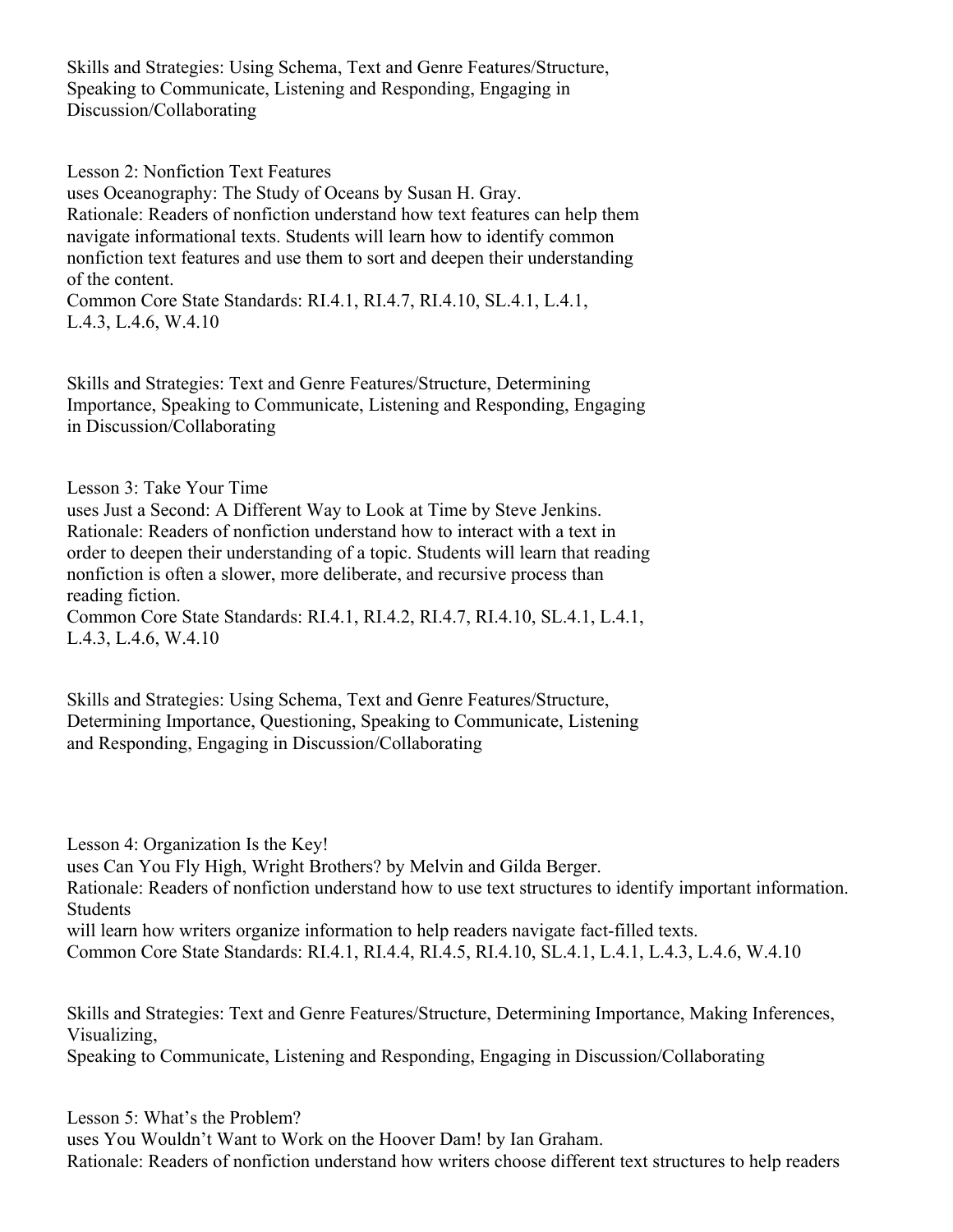deepen

their understanding. Students will continue their study of nonfiction text structures and learn how to use these structures to deepen their understanding of a topic.

Common Core State Standards: RI.4.1, RI.4.3, RI.4.4, RI.4.5, RI.4.10, SL.4.1, L.4.1, L.4.3, L.4.6, W.4.10

Skills and Strategies: Text and Genre Features/Structure, Determining Importance, Making Inferences, Visualizing,

Speaking to Communicate, Listening and Responding, Engaging in Discussion/Collaborating

Lesson 6: Be a Word Detective!

uses Oceanography: The Study of Oceans by Susan H. Gray.

Rationale: Readers monitor their reading of a text at the sentence and word levels to notice when meaning is breaking down. Students will learn to stop and use "fix-up" strategies when what they are reading does not make

sense or includes unfamiliar words or phrases.

Common Core State Standards: RI.4.1, RI.4.4, L.4.4, RI.4.10, SL.4.1, L.4.1, L.4.3, L.4.6, W.4.10

Skills and Strategies: Monitoring and Repairing Comprehension, Finding Word Meaning (Vocabulary), Using Schema, Making Inferences, Speaking to Communicate, Listening and Responding, Engaging in Discussion/ Collaborating

Lesson 7: Determining the Author's Purpose

uses Young Pelé: Soccer's First Star by Lesa Cline-Ransome.

Rationale: Readers understand that reading nonfiction helps them appreciate different perspectives and points of view about various subjects and topics. Students will learn how to identify the author's purpose for writing a

text in order to better analyze the content and make inferences.

Common Core State Standards: RI.4.1, RI.4.2, RI.4.8, RI.4.10, SL.4.1, L.4.1, L.4.3, L.4.6, W.4.10

Skills and Strategies: Determining Importance, Making Inferences, Synthesizing, Speaking to Communicate, Listening and Responding, Engaging in Discussion/Collaborating

Lesson 8: Summarizing Like a Reporter

uses You Wouldn't Want to Work on the Hoover Dam! by Ian Graham.

Rationale: Readers of nonfiction know how to summarize important information from the text. Students will learn how to demonstrate their understanding of a text by summarizing key ideas like an investigative reporter. Common Core State Standards: RI.4.1, RI.4.2, RI.4.3, RI.4.10, SL.4.1, L.4.1, L.4.3, L.4.6, W.4.10

Skills and Strategies: Determining Importance, Questioning, Making Inferences, Synthesizing, Speaking to Communicate, Listening and Responding, Engaging in Discussion/Collaborating

Mini-Lessons

Lesson 1: Reading Like a Nonfiction Expert!

uses an excerpt from Zoobooks®: Snakes by John Bonnett Wexo from the Nonfiction Shared Texts. Rationale: Readers use their schema about the types of nonfiction, as well as the text's subject, to enhance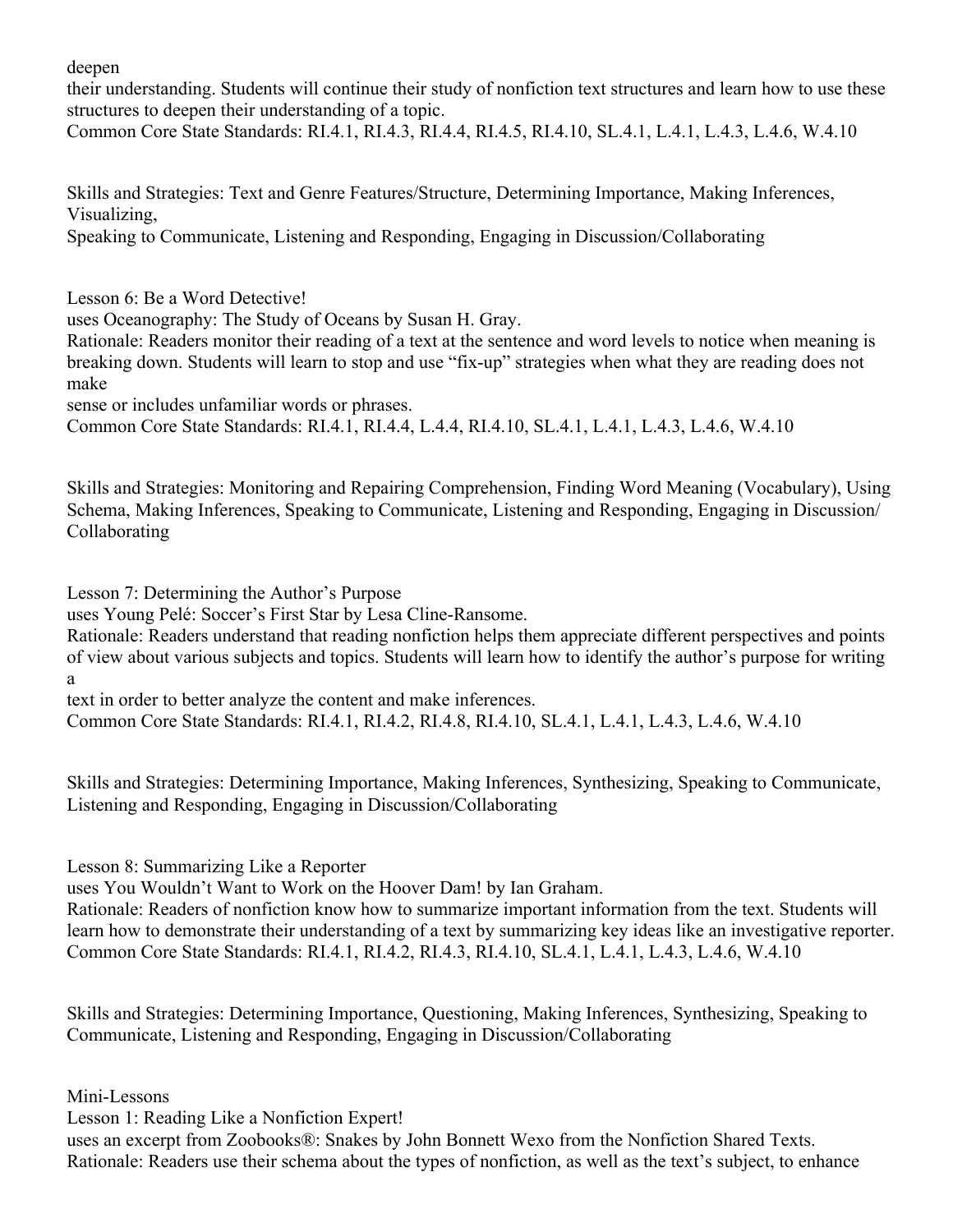their

understanding of nonfiction texts. Students will learn how to follow a step-by-step process to activate their prior

knowledge, generate questions, and locate answers to build content understandings.

Common Core State Standards: RI.4.1, RI.4.7, RI.4.10, SL.4.1, L.4.1, L.4.3, L.4.6, W.4.10

Skills and Strategies: Text and Genre Features/Structure, Using Schema, Questioning, Speaking to Communicate,

Listening and Responding, Engaging in Discussion/Collaborating

Lesson 2: Follow the Text Map to Understanding

uses Can You Fly High, Wright Brothers? by Melvin and Gilda Berger.

Rationale: Readers of nonfiction use the components of the genre to enhance their understanding of a subject and learn new information. Students will learn how to combine information from text features and key sentences in

descriptive paragraphs to enhance understanding of a text's big ideas.

Common Core State Standards: RI.4.1, RI.4.2, RI.4.7, RI.4.10, SL.4.1, L.4.1, L.4.3, L.4.6, W.4.10

Skills and Strategies: Text and Genre Features/Structure, Determining Importance, Speaking to Communicate, Listening and Responding, Engaging in Discussion/Collaborating

Lesson 3: Hey, Look at Me!

uses Oceanography: The Study of Oceans by Susan H. Gray.

Rationale: Readers use the components of nonfiction texts to enhance their understanding and learn new |information. Students will learn how to use text features, or graphic aids, to help them determine the meaning of

key vocabulary and locate facts or supporting details.

Common Core State Standards: RI.4.1, RI.4.2, RI.4.4, RI.4.7, L.4.4, RI.4.10, SL.4.1, L.4.1, L.4.3, L.4.6, W.4.2.

W.4.10

Skills and Strategies: Text and Genre Features/Structure, Finding Word Meaning (Vocabulary), Determining Importance, Making Inferences, Speaking to Communicate, Listening and Responding, Engaging in Discussion/ Collaborating

Lesson 4: Sorting It Out!

uses "Jamestown" by Fran Downey from National Geographic Kids® from the Nonfiction Shared Texts. Rationale: Readers use their knowledge of nonfiction text structures to help sort and chunk information. Students

will learn how to use various nonfiction text structures to determine what is important to pay attention to when reading nonfiction texts filled with many real-world facts.

Common Core State Standards: RI.4.1, RI.4.2, RI.4.5, RI.4.8, RI.4.10, SL.4.1, L.4.1, L.4.3, L.4.6, W.4.10

Skills and Strategies: Text and Genre Features/Structure, Determining Importance, Making Inferences, Speaking to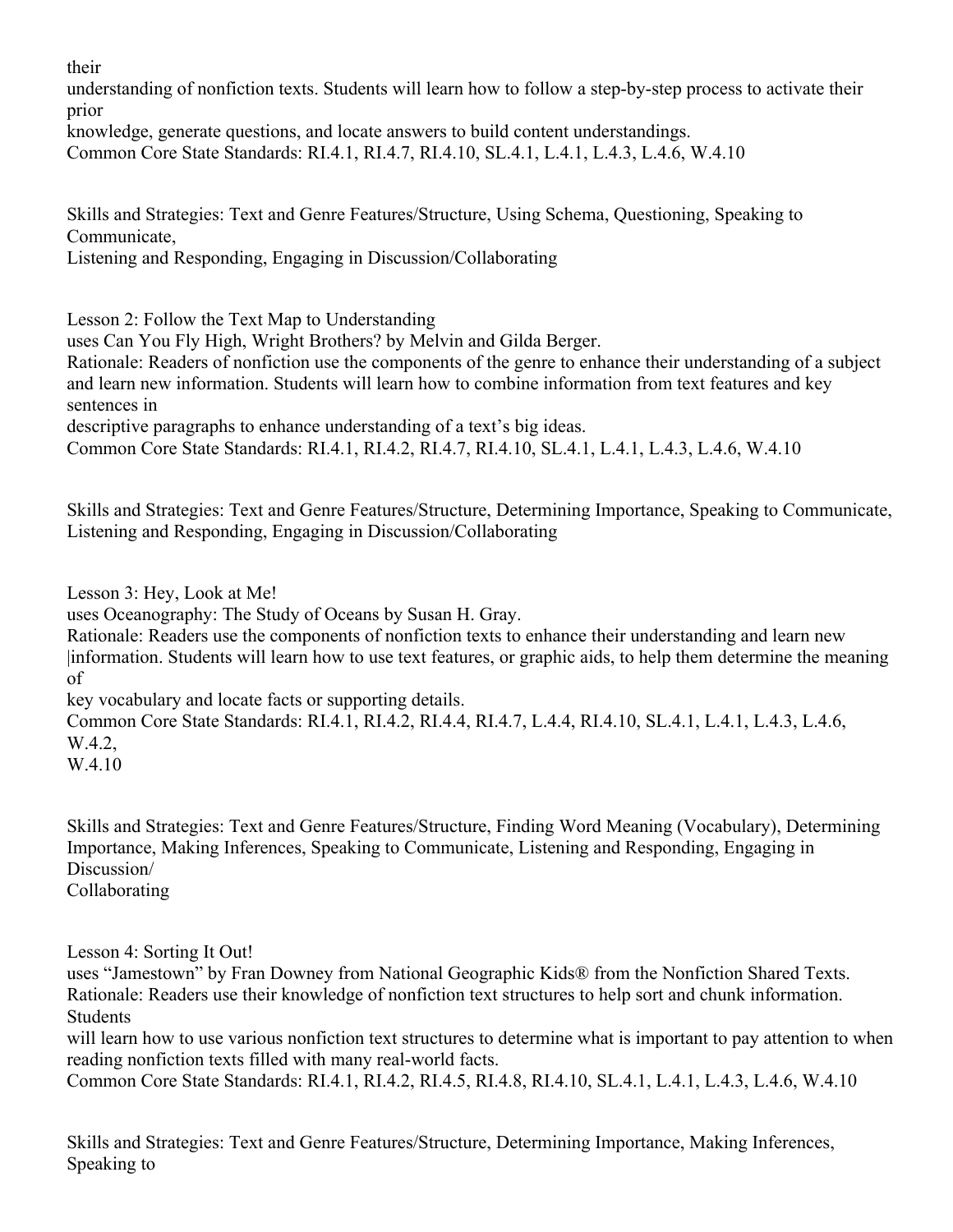Lesson 5: When Did That Happen?

uses "Getting Back Up With Lindsey Vonn" by Andrew D. from the Nonfiction Shared Texts.

Rationale: Readers use their knowledge of nonfiction text structures to sort through information to determine important details. Students will learn how to read a biographical nonfiction text and utilize the chronological text

structure to comprehend the sequence of important events in the subject's life.

Common Core State Standards: RI.4.1, RI.4.2, RI.4.3, RI.4.5, RI.4.10, SL.4.1, L.4.1, L.4.3, L.4.6, W.4.10

Skills and Strategies: Text and Genre Features/Structure, Determining Importance, Making Inferences, Speaking to

Communicate, Listening and Responding, Engaging in Discussion/Collaborating

Lesson 6: How Do These Compare?

uses an excerpt from Zoobooks®: Snakes by John Bonnett Wexo and "Why Pluto Is No Longer a Planet" by Karen

Smith and Carey Moore from the Nonfiction Shared Texts.

Rationale: Readers use their knowledge of nonfiction text structures to help sort and chunk information. Students

will learn about key signal words and phrases that will help them identify the compare and contrast text structure in

order to determine what is important.

Common Core State Standards: RI.4.1, RI.4.5, RI.4.10, SL.4.1, L.4.1, L.4.3, L.4.6, W.4.1, W.4.10

Skills and Strategies: Text and Genre Features/Structure, Determining Importance, Making Inferences, Speaking to

Communicate, Listening and Responding, Engaging in Discussion/Collaborating

Lesson 7: Putting the Parts Together

uses A Drop Around the World by Barbara Shaw McKinney.

Rationale: Readers monitor for meaning and use "fix-up" strategies when what they are reading does not make sense or seems unfamiliar. Students will learn how to notice when meaning is breaking down and figure out the

meaning of words by using context clues and morphological cues (meaningful word parts). Common Core State Standards: RI.4.1, RI.4.4, L.4.4, RI.4.10, SL.4.1, L.4.1, L.4.3, L.4.6, W.4.10

Skills and Strategies: Monitoring and Repairing Comprehension, Finding Word Meaning (Vocabulary), Visualizing,

Making Inferences, Speaking to Communicate, Listening and Responding, Engaging in Discussion/Collaborating

Lesson 8: What's the Author's Message?

uses an excerpt from Zoobooks®: Butterflies by Beth Wagner Brust from the Nonfiction Shared Texts. Rationale: Readers understand that nonfiction writers use evidence to support their message or particular points in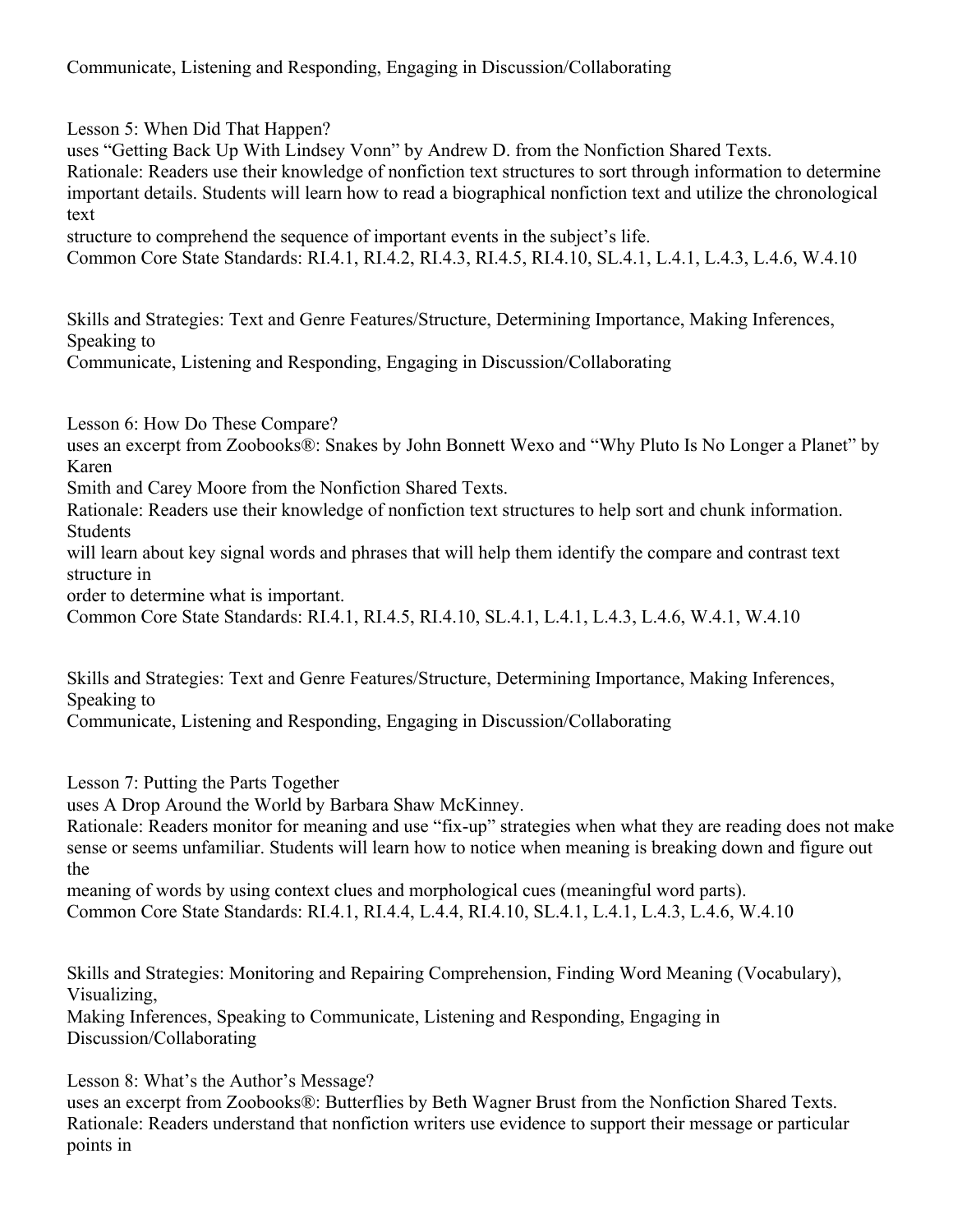a text. Students will learn how to determine why a writer wrote a text and to identify the important points that he or

she wants readers to remember about the subject or topic. Common Core State Standards: RI.4.1, RI.4.2, RI.4.8, RI.4.10, SL.4.1, L.4.1, L.4.3, L.4.6, W.4.10

Skills and Strategies: Making Inferences, Determining Importance, Synthesizing, Speaking to Communicate, Listening and Responding, Engaging in Discussion/Collaborating

Lesson 9: Sum It Up!

uses "Being Squirrelly" by Diana Vela from the Nonfiction Shared Texts.

Rationale: Readers read nonfiction texts and summarize or state the key ideas concisely in their own words. Students will learn how to use text features and paragraph structure cues to sort, prioritize, and summarize key details in an informational text.

Common Core State Standards: RI.4.1, RI.4.2, RI.4.8, RI.4.10, SL.4.1, L.4.1, L.4.3, L.4.6, W.4.8, W.4.9, W.4.10

Skills and Strategies: Determining Importance, Making Inferences, Synthesizing, Text and Genre Features/ Structure, Speaking to Communicate, Listening and Responding, Engaging in Discussion/Collaborating

Lesson 10: Integrating Ideas Across Texts

uses "E-Trash: What Happens to Our Old Electronics?" by Rachel H. and "Recycling" by Linda Haynie from the

Nonfiction Shared Texts.

Rationale: Readers integrate information from multiple texts on the same topic or subject to deepen their content

understandings. Students will learn how to note important details from two texts about a common subject and to

integrate key ideas to deepen their learning and prepare them to speak knowledgeably about the subject. Common Core State Standards: RI.4.1, RI.4.2, RI.4.9, RI.4.10, SL.4.1, L.4.1, L.4.3, L.4.6, W.4.8, W.4.9, W.4.10

Skills and Strategies: Determining Importance, Making Inferences, Synthesizing, Speaking to Communicate, Listening and Responding, Engaging in Discussion/Collaborating

# **Integration of Career Readiness, Life Literacies and Key Skils**

-Work collaboratively to read and apply nonfiction reading strategies

-Work on collaborative projects where each student takes responsibility for an aspect of a larger group project

-Encourage students to provide constructive feedback to help other students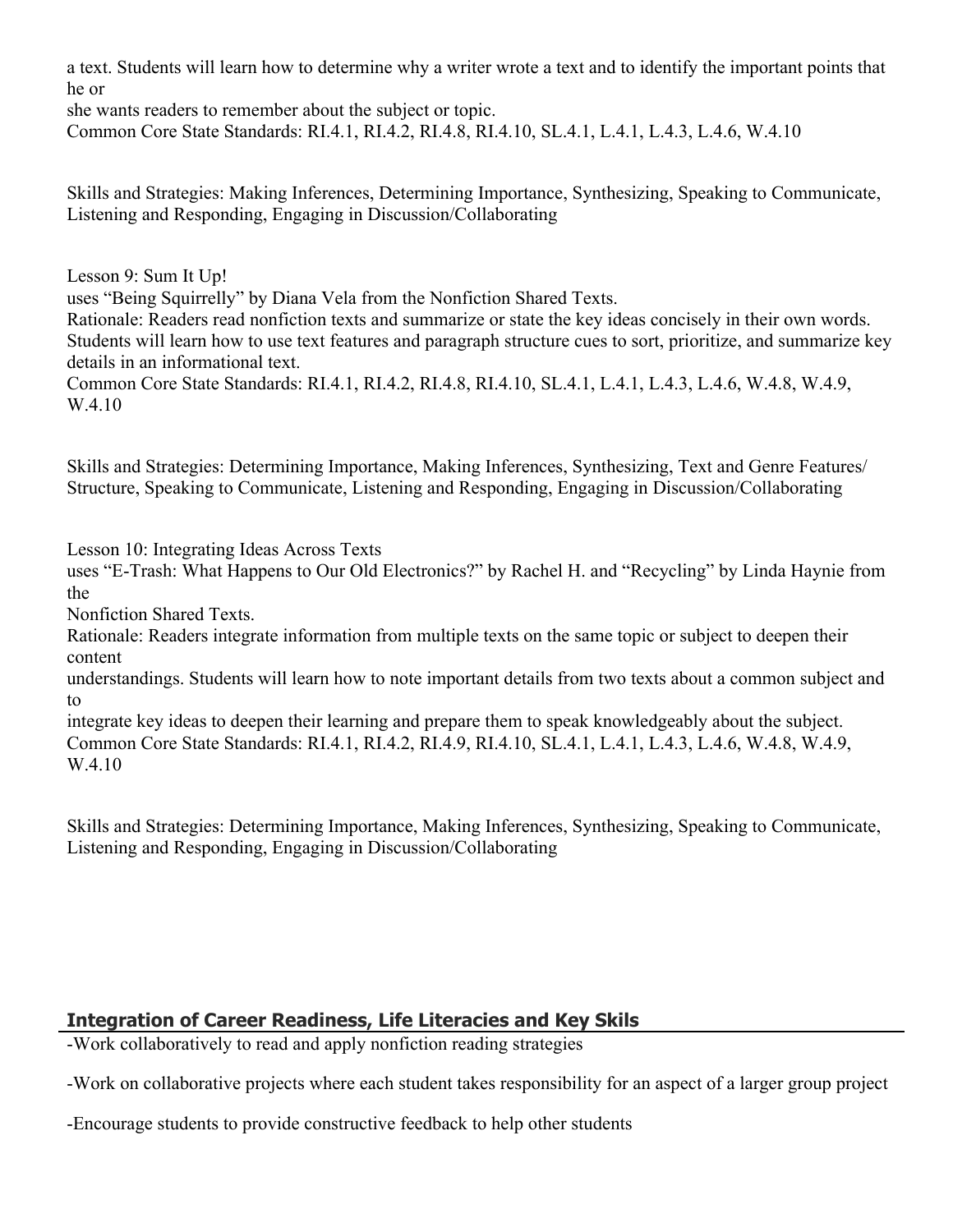-Sharing thoughts, ideas, questions and solutions

-Explore career options through nonfiction reading.

| TECH.9.4.5.DC.4  | Model safe, legal, and ethical behavior when using online or offline technology (e.g.,<br>$8.1.5.NI.2$ ).                                                                                                                                   |
|------------------|---------------------------------------------------------------------------------------------------------------------------------------------------------------------------------------------------------------------------------------------|
| TECH.9.4.5.CT.4  | Apply critical thinking and problem-solving strategies to different types of problems such<br>as personal, academic, community and global (e.g., 6.1.5. Civics CM.3).                                                                       |
| TECH.9.4.5.GCA.1 | Analyze how culture shapes individual and community perspectives and points of view<br>(e.g., 1.1.5.C2a, RL.5.9, 6.1.5. HistoryCC.8).                                                                                                       |
| TECH.9.4.5.CT.3  | Describe how digital tools and technology may be used to solve problems.                                                                                                                                                                    |
|                  | Digital tools and media resources provide access to vast stores of information, but the<br>information can be biased or inaccurate.                                                                                                         |
|                  | The ability to solve problems effectively begins with gathering data, seeking resources,<br>and applying critical thinking skills.                                                                                                          |
| TECH.9.4.5.IML.1 | Evaluate digital sources for accuracy, perspective, credibility and relevance (e.g., Social<br>Studies Practice - Gathering and Evaluating Sources).                                                                                        |
| WRK.9.2.5.CAP.1  | Evaluate personal likes and dislikes and identify careers that might be suited to personal<br>likes.                                                                                                                                        |
| TECH.9.4.5.Cl.3  | Participate in a brainstorming session with individuals with diverse perspectives to expand<br>one's thinking about a topic of curiosity (e.g., 8.2.5.ED.2, 1.5.5.CR1a).                                                                    |
| WRK.9.2.5.CAP.2  | Identify how you might like to earn an income.                                                                                                                                                                                              |
| TECH.9.4.5.Cl.1  | Use appropriate communication technologies to collaborate with individuals with diverse<br>perspectives about a local and/or global climate change issue and deliberate about<br>possible solutions (e.g., W.4.6, 3.MD.B.3,7.1.NM.IPERS.6). |
| WRK.9.2.5.CAP.3  | Identify qualifications needed to pursue traditional and non-traditional careers and<br>occupations.                                                                                                                                        |
| TECH.9.4.5.CT.2  | Identify a problem and list the types of individuals and resources (e.g., school, community<br>agencies, governmental, online) that can aid in solving the problem (e.g., 2.1.5.CHSS.1, 4-<br>ESS3-1).                                      |
| TECH.9.4.5.IML.7 | Evaluate the degree to which information meets a need including social emotional<br>learning, academic, and social (e.g., 2.2.5. PF.5).                                                                                                     |
| WRK.9.2.5.CAP.4  | Explain the reasons why some jobs and careers require specific training, skills, and<br>certification (e.g., life guards, child care, medicine, education) and examples of these<br>requirements.                                           |

# **Technology and Design Integration**

-Google Classroom

-Quizlet

-Learning Ally (audio books)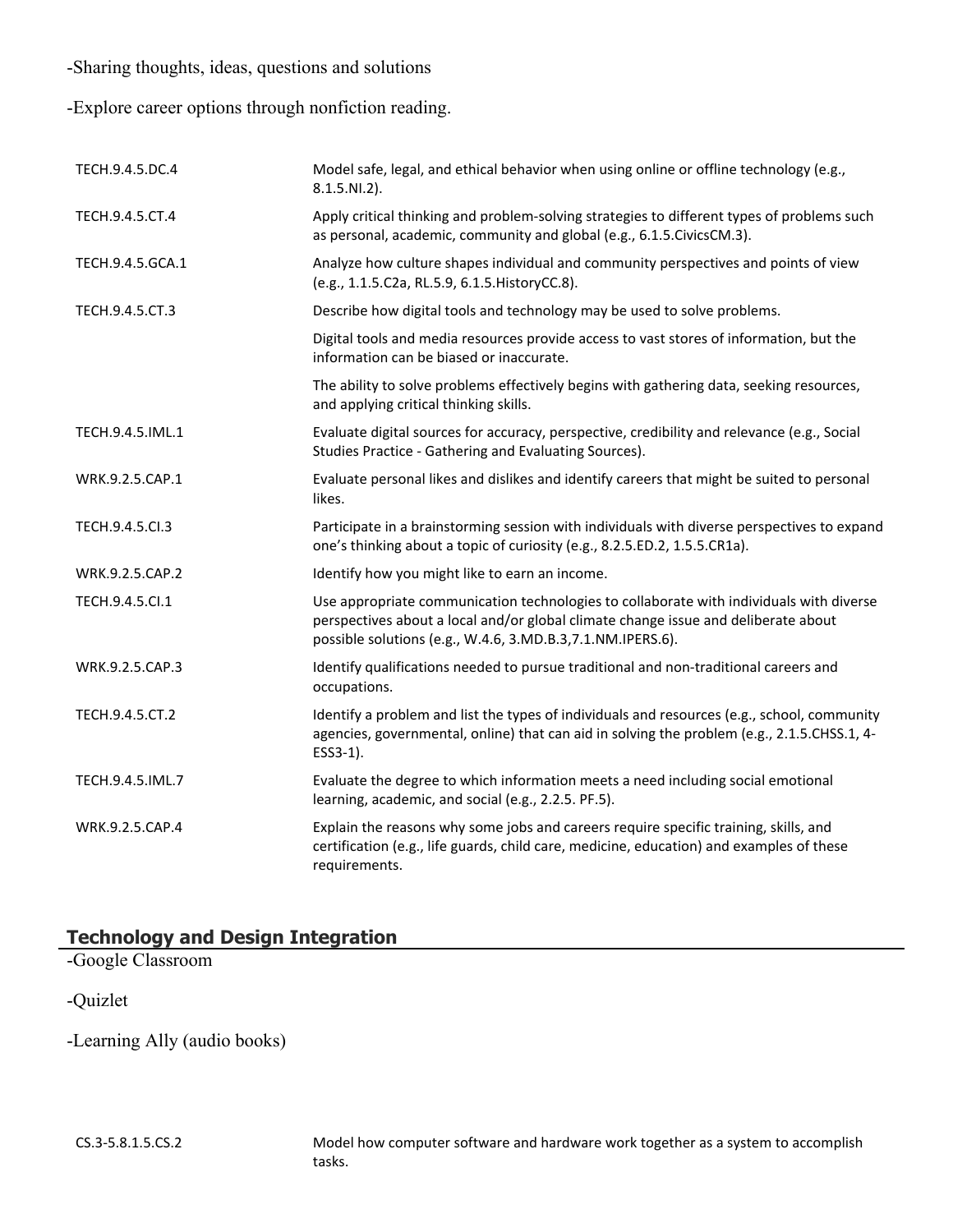| CS.3-5.8.2.5. ITH.1 | Explain how societal needs and wants influence the development and function of a<br>product and a system.                                                                            |
|---------------------|--------------------------------------------------------------------------------------------------------------------------------------------------------------------------------------|
|                     | Shared features allow for common troubleshooting strategies that can be effective for<br>many systems.                                                                               |
| CS.3-5.8.2.5.ED.4   | Explain factors that influence the development and function of products and systems (e.g.,<br>resources, criteria, desired features, constraints).                                   |
| CS.3-5.8.2.5.ED.2   | Collaborate with peers to collect information, brainstorm to solve a problem, and evaluate<br>all possible solutions to provide the best results with supporting sketches or models. |
| CS.3-5.8.1.5.CS.3   | Identify potential solutions for simple hardware and software problems using common<br>troubleshooting strategies.                                                                   |
| CS.3-5.8.2.5.ED.5   | Describe how specifications and limitations impact the engineering design process.                                                                                                   |
| CS.3-5.8.2.5.NT.2   | Identify new technologies resulting from the demands, values, and interests of individuals,<br>businesses, industries, and societies.                                                |
| CS.3-5.8.1.5.CS.1   | Model how computing devices connect to other components to form a system.                                                                                                            |

# **Interdisciplinary Connections**

Mentor Texts and individual levled reading choices in the nonfiction genre make natural connections to the disciplines in science, social studies, technology, math and the arts.

Nonfictional connections to STEM will be explored by the teacher in collaboration with the STEM teacher.

# **Differentiation**

- Understand that gifted students, just like all students, come to school to learn and be challenged.
- Pre-assess your students. Find out their areas of strength as well as those areas you may need to address before students move on.
- Consider grouping gifted students together for at least part of the school day.
- Plan for differentiation. Consider pre-assessments, extension activities, and compacting the curriculum.
- Use phrases like "You've shown you don't need more practice" or "You need more practice" instead of words like "qualify" or "eligible" when referring to extension work.
- Encourage high-ability students to take on challenges. Because they're often used to getting good grades, gifted students may be risk averse.

#### **Definitions of Differentiation Components**:

- o Content the specific information that is to be taught in the lesson/unit/course of instruction.
- o Process how the student will acquire the content information.
- o Product how the student will demonstrate understanding of the content.
- o Learning Environment the environment where learning is taking place including physical location and/or student grouping

#### **Differentiation occurring in this unit:**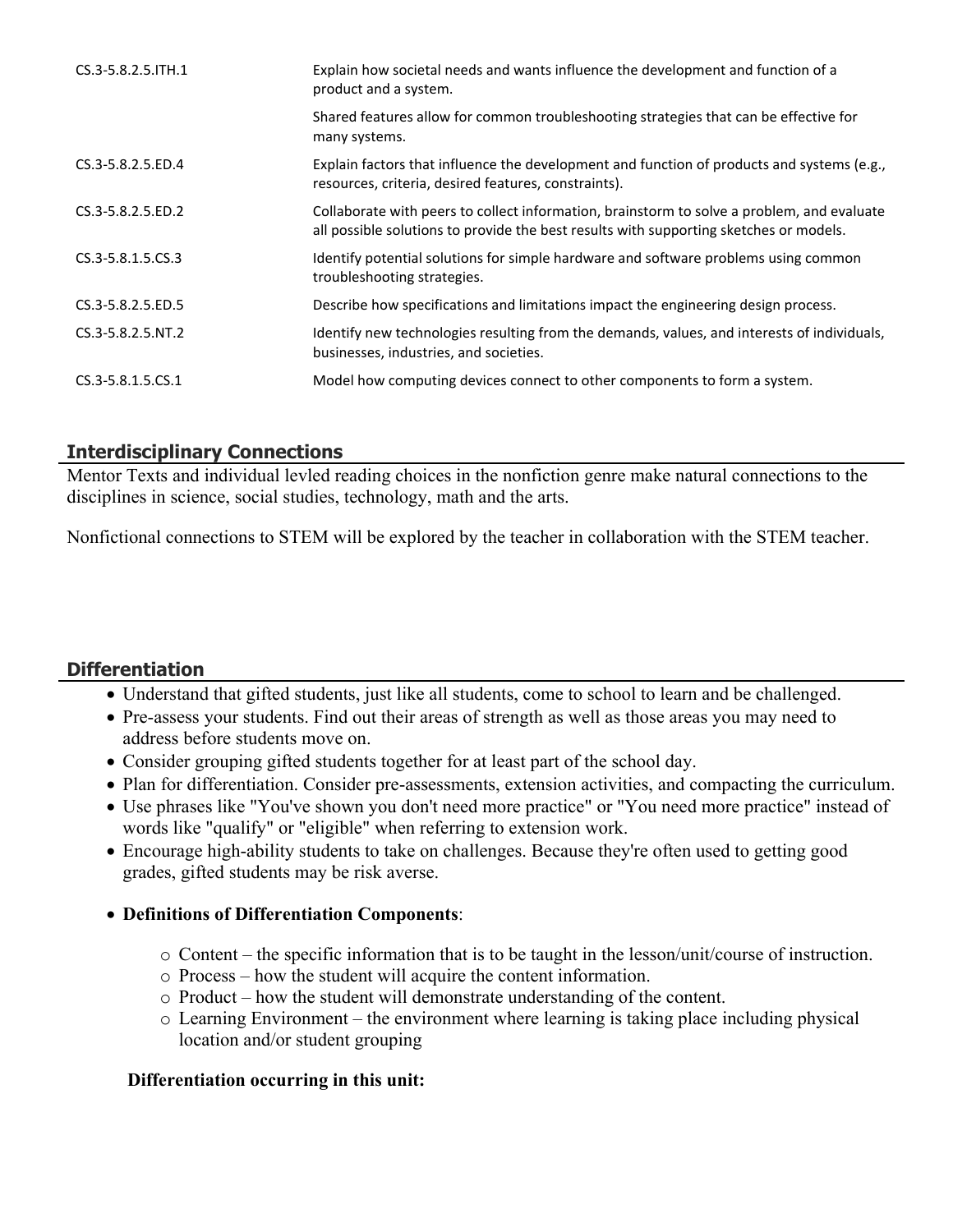Leveled readers Individual book choices Higher level questioning grouping

#### **Modifications & Accommodations**

Refer to QSAC EXCEL SMALL SPED ACCOMMOCATIONS spreadsheet in this discipline.

#### **Modifications and Accommodations used in this unit:**

Student Strengths and weaknesses will be assessed and monitored, and individualized/differentiated learning will be assigned as appropriate.

#### **Benchmark Assessments**

**Benchmark Assessments** are given periodically (e.g., at the end of every quarter or as frequently as once per month) throughout a school year to establish baseline achievement data and measure progress toward a standard or set of academic standards and goals.

#### **Schoolwide Benchmark assessments:**

Aimsweb benchmarks 3X a year

Linkit Benchmarks 3X a year

DRA

# **Additional Benchmarks used in this unit:**

End of Unit Assessment

Comprehension Questions

Reflections and personal connections

Text to text connections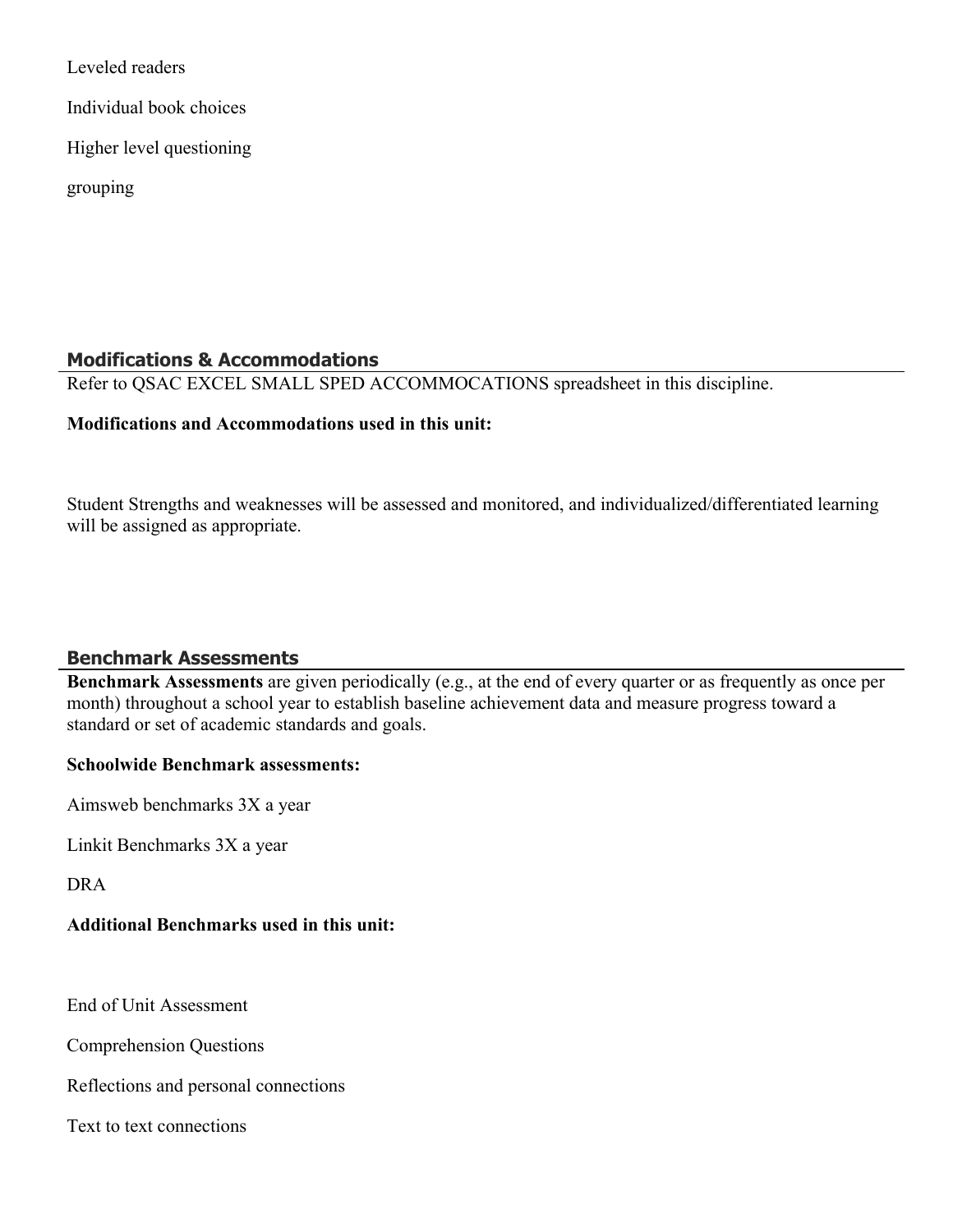AIMS Web

Linkit testing 3 times a year.

#### **Formative Assessments**

Assessment allows both instructor and student to monitor progress towards achieving learning objectives, and can be approached in a variety of ways. **Formative assessment** refers to tools that identify misconceptions, struggles, and learning gaps along the way and assess how to close those gaps. It includes effective tools for helping to shape learning, and can even bolster students' abilities to take ownership of their learning when they understand that the goal is to improve learning, not apply final marks (Trumbull and Lash, 2013). It can include students assessing themselves, peers, or even the instructor, through writing, quizzes, conversation, and more. In short, formative assessment occurs throughout a class or course, and seeks to improve student achievement of learning objectives through approaches that can support specific student needs (Theal and Franklin, 2010, p. 151).

#### **Formative Assessments used in this unit:**

Worksheets associated with the unit

**Discussion** 

Teacher conference

Teacher made assessments

Anecdotal records

#### **Summative Assessments**

**Summative assessments** evaluate student learning, knowledge, proficiency, or success at the conclusion of an instructional period, like a unit, course, or program. Summative assessments are almost always formally graded and often heavily weighted (though they do not need to be). Summative assessment can be used to great effect in conjunction and alignment with formative assessment, and instructors can consider a variety of ways to combine these approaches.

#### **Summative assessments for this unit:**

Summative Assessment Students will read the articles "All Animals Are Star Quality" and "Each Animal's Physical Structure" from Zoobooks®: Animal All-Stars in order to answer selected and constructed response questions.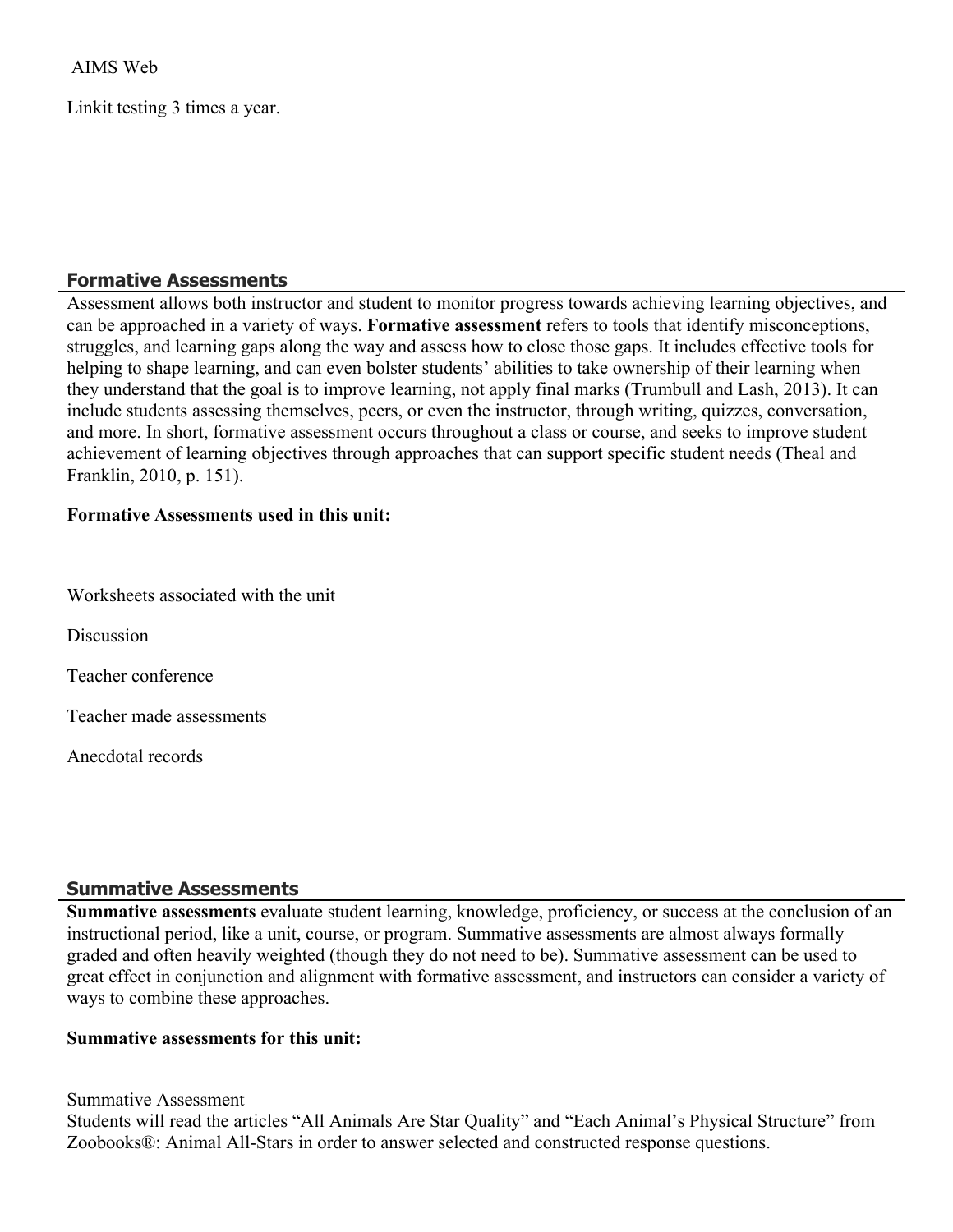#### **Instructional Materials**

Mentor texts listed above

#### Schoolwide, Inc. "Nonfiction" unit of study

and related materials

addiltional leveled nonfiction reading material located in classroom library

**Mentor Texts**

**Can You Fly High, Wright Brothers? by Melvin and Gilda Berger A Drop Around the World by Barbara Shaw McKinney Just a Second: A Different Way to Look at Time by Steve Jenkins Oceanography: The Study of Oceans by Susan H. Gray You Wouldn't Want to Work on the Hoover Dam! An Explosive Job You'd Rather Not Do by Ian Graham Young Pelé: Soccer's First Star by Lesa Cline-Ransome Nonfiction Shared Texts "Being Squirrelly" by Diana Vela (Lexile Level: 880L) "E-Trash: What Happens to Our Old Electronics?" by Rachel H. (Lexile Level: 920L) "Getting Back Up With Lindsey Vonn" by Andrew D. (Lexile Level: 840L) "Jamestown" by Fran Downey**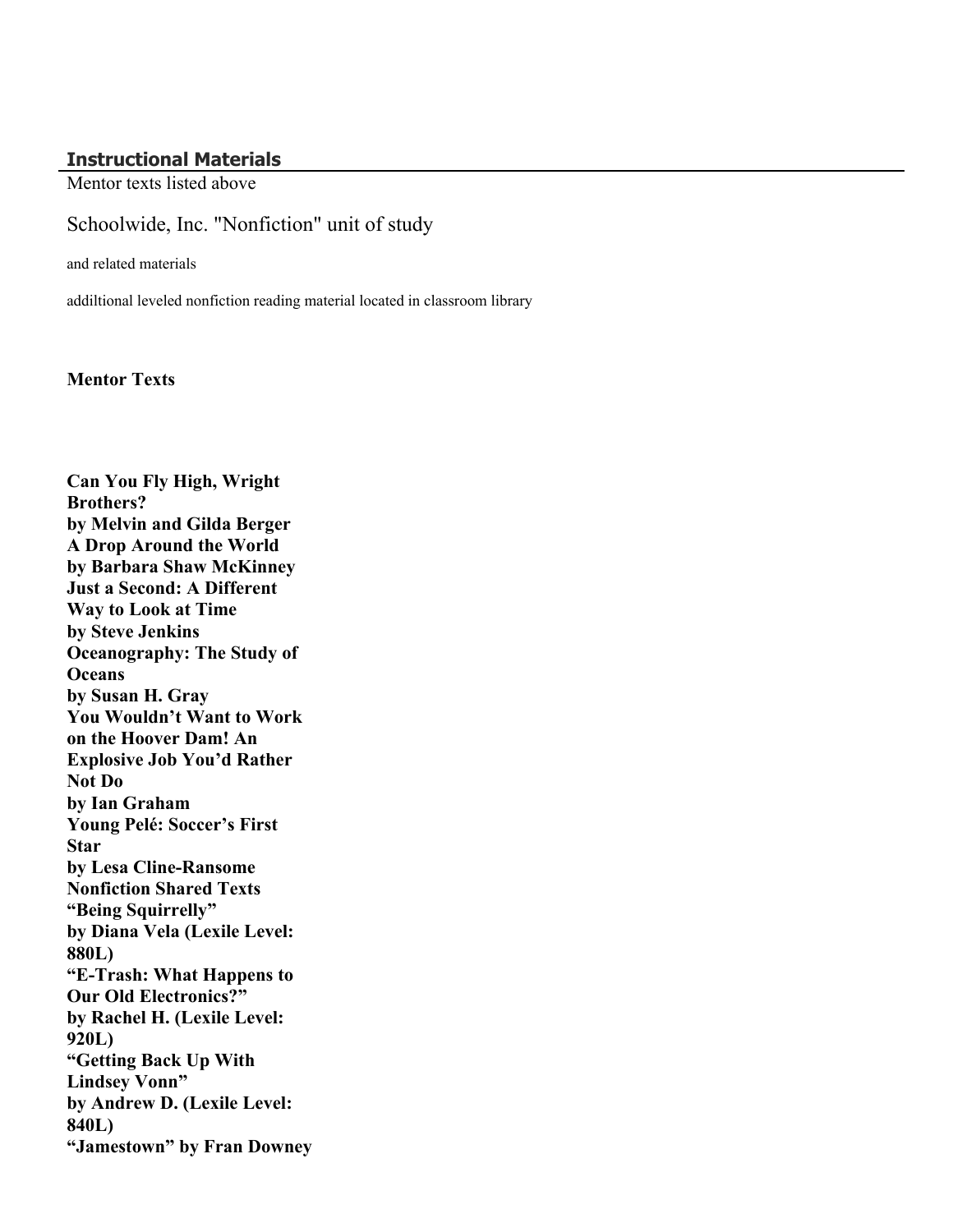**from National Geographic Kids® (Lexile Level: 600L) "Recycling" by Linda Haynie (Lexile Level: 1040L) "Why Pluto Is No Longer a Planet" by Karen Smith and Carey Moore (Lexile Level: 1080L) Zoobooks®: Butterflies by Beth Wagner Brust (Lexile Level: 1040L) Zoobooks®: Snakes by John Bonnett Wexo (Lexile Level: 970L)**

#### **Standards**

| CCSS.ELA-Literacy.RI.4.1  | Refer to details and examples in a text when explaining what the text says explicitly and<br>when drawing inferences from the text.                                                                                                                                          |
|---------------------------|------------------------------------------------------------------------------------------------------------------------------------------------------------------------------------------------------------------------------------------------------------------------------|
| CCSS.ELA-Literacy.RI.4.2  | Determine the main idea of a text and explain how it is supported by key details;<br>summarize the text.                                                                                                                                                                     |
| CCSS.ELA-Literacy.RI.4.3  | Explain events, procedures, ideas, or concepts in a historical, scientific, or technical text,<br>including what happened and why, based on specific information in the text.                                                                                                |
| CCSS.ELA-Literacy.RI.4.4  | Determine the meaning of general academic and domain-specific words or phrases in a<br>text relevant to a grade 4 topic or subject area.                                                                                                                                     |
| CCSS.ELA-Literacy.RI.4.5  | Describe the overall structure (e.g., chronology, comparison, cause/effect,<br>problem/solution) of events, ideas, concepts, or information in a text or part of a text.                                                                                                     |
| CCSS.ELA-Literacy.RI.4.7  | Interpret information presented visually, orally, or quantitatively (e.g., in charts, graphs,<br>diagrams, time lines, animations, or interactive elements on Web pages) and explain how<br>the information contributes to an understanding of the text in which it appears. |
| CCSS.ELA-Literacy.RI.4.8  | Explain how an author uses reasons and evidence to support particular points in a text.                                                                                                                                                                                      |
| CCSS.ELA-Literacy.RI.4.9  | Integrate information from two texts on the same topic in order to write or speak about<br>the subject knowledgeably.                                                                                                                                                        |
| CCSS.ELA-Literacy.RI.4.10 | By the end of year, read and comprehend informational texts, including history/social<br>studies, science, and technical texts, in the grades 4-5 text complexity band proficiently,<br>with scaffolding as needed at the high end of the range.                             |
| CCSS.ELA-Literacy.W.4.1   | Write opinion pieces on topics or texts, supporting a point of view with reasons and<br>information.                                                                                                                                                                         |
| CCSS.ELA-Literacy.W.4.1.a | Introduce a topic or text clearly, state an opinion, and create an organizational structure in<br>which related ideas are grouped to support the writer's purpose.                                                                                                           |
| CCSS.ELA-Literacy.W.4.1.b | Provide reasons that are supported by facts and details.                                                                                                                                                                                                                     |
| CCSS.ELA-Literacy.W.4.1.c | Link opinion and reasons using words and phrases (e.g., for instance, in order to, in                                                                                                                                                                                        |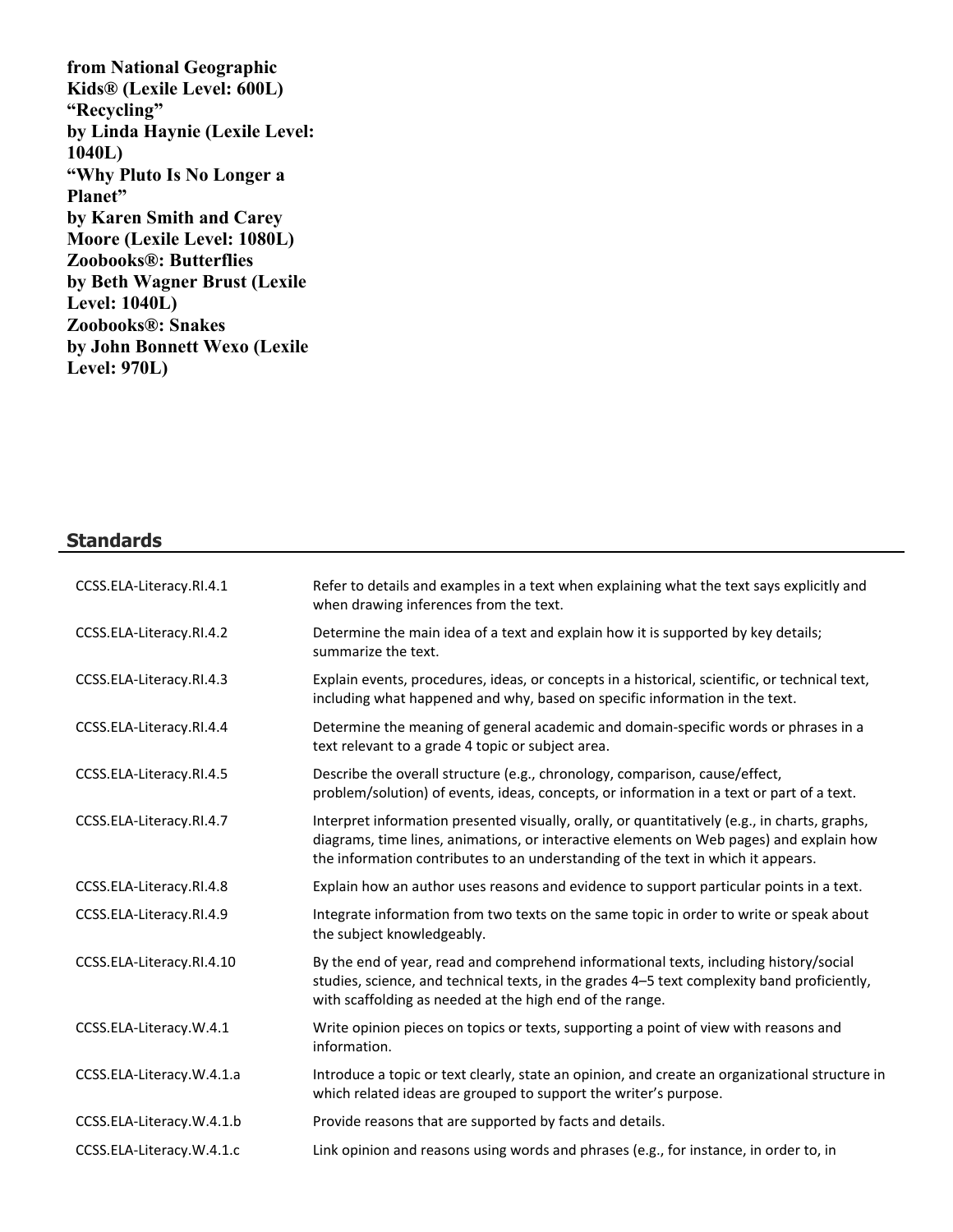|                            | addition).                                                                                                                                                                                                                                   |
|----------------------------|----------------------------------------------------------------------------------------------------------------------------------------------------------------------------------------------------------------------------------------------|
| CCSS.ELA-Literacy.W.4.1.d  | Provide a concluding statement or section related to the opinion presented.                                                                                                                                                                  |
| CCSS.ELA-Literacy.W.4.2    | Write informative/explanatory texts to examine a topic and convey ideas and information<br>clearly.                                                                                                                                          |
| CCSS.ELA-Literacy.W.4.2.a  | Introduce a topic clearly and group related information in paragraphs and sections;<br>include formatting (e.g., headings), illustrations, and multimedia when useful to aiding<br>comprehension.                                            |
| CCSS.ELA-Literacy.W.4.2.b  | Develop the topic with facts, definitions, concrete details, quotations, or other<br>information and examples related to the topic.                                                                                                          |
| CCSS.ELA-Literacy.W.4.2.c  | Link ideas within categories of information using words and phrases (e.g., another, for<br>example, also, because).                                                                                                                          |
| CCSS.ELA-Literacy.W.4.2.d  | Use precise language and domain-specific vocabulary to inform about or explain the topic.                                                                                                                                                    |
| CCSS.ELA-Literacy.W.4.2.e  | Provide a concluding statement or section related to the information or explanation<br>presented.                                                                                                                                            |
| CCSS.ELA-Literacy.W.4.8    | Recall relevant information from experiences or gather relevant information from print<br>and digital sources; take notes and categorize information, and provide a list of sources.                                                         |
| CCSS.ELA-Literacy.W.4.9    | Draw evidence from literary or informational texts to support analysis, reflection, and<br>research.                                                                                                                                         |
| CCSS.ELA-Literacy.W.4.9.a  | Apply grade 4 Reading standards to literature (e.g., "Describe in depth a character, setting,<br>or event in a story or drama, drawing on specific details in the text [e.g., a character's<br>thoughts, words, or actions].").              |
| CCSS.ELA-Literacy.W.4.9.b  | Apply grade 4 Reading standards to informational texts (e.g., "Explain how an author uses<br>reasons and evidence to support particular points in a text").                                                                                  |
| CCSS.ELA-Literacy.W.4.10   | Write routinely over extended time frames (time for research, reflection, and revision) and<br>shorter time frames (a single sitting or a day or two) for a range of discipline-specific tasks,<br>purposes, and audiences.                  |
| CCSS.ELA-Literacy.SL.4.1   | Engage effectively in a range of collaborative discussions (one-on-one, in groups, and<br>teacher-led) with diverse partners on grade 4 topics and texts, building on others' ideas<br>and expressing their own clearly.                     |
| CCSS.ELA-Literacy.SL.4.1.a | Come to discussions prepared, having read or studied required material; explicitly draw on<br>that preparation and other information known about the topic to explore ideas under<br>discussion.                                             |
| CCSS.ELA-Literacy.SL.4.1.b | Follow agreed-upon rules for discussions and carry out assigned roles.                                                                                                                                                                       |
| CCSS.ELA-Literacy.SL.4.1.c | Pose and respond to specific questions to clarify or follow up on information, and make<br>comments that contribute to the discussion and link to the remarks of others.                                                                     |
| CCSS.ELA-Literacy.SL.4.1.d | Review the key ideas expressed and explain their own ideas and understanding in light of<br>the discussion.                                                                                                                                  |
| CCSS.ELA-Literacy.SL.4.3   | Identify the reasons and evidence a speaker provides to support particular points.                                                                                                                                                           |
| CCSS.ELA-Literacy.SL.4.6   | Differentiate between contexts that call for formal English (e.g., presenting ideas) and<br>situations where informal discourse is appropriate (e.g., small-group discussion); use<br>formal English when appropriate to task and situation. |
| CCSS.ELA-Literacy.L.4.1    | Demonstrate command of the conventions of standard English grammar and usage when<br>writing or speaking.                                                                                                                                    |
| CCSS.ELA-Literacy.L.4.1.a  | Use relative pronouns (who, whose, whom, which, that) and relative adverbs (where,<br>when, why).                                                                                                                                            |
| CCSS.ELA-Literacy.L.4.1.b  | Form and use the progressive (e.g., I was walking; I am walking; I will be walking) verb<br>tenses.                                                                                                                                          |